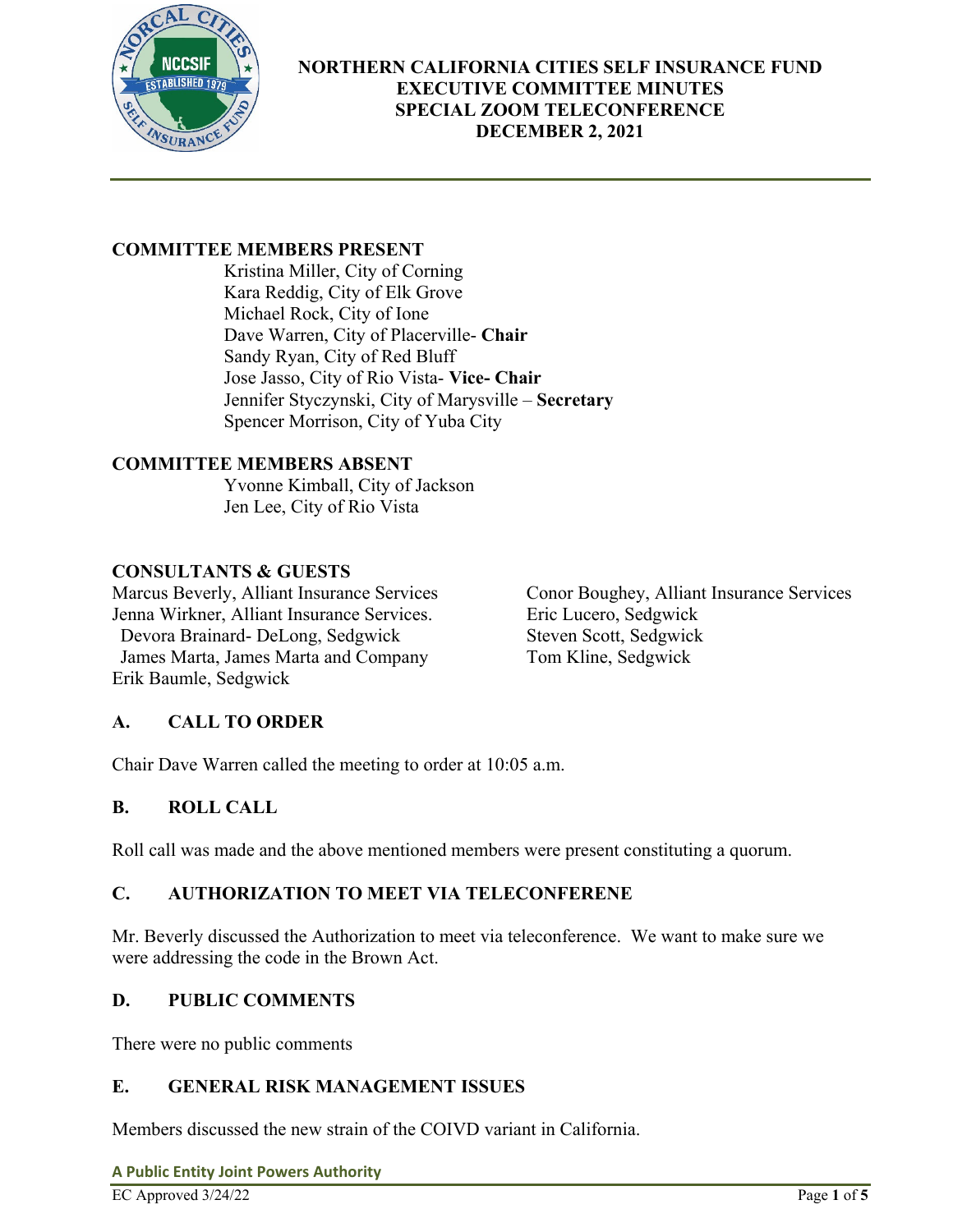

# **F. ADMINISTRATION REPORTS**

### **F.1. President's Report**

Mr. Warren thanked the Committee members for attending the Long-Range Planning Meeting and participating in the discussion**.** 

### **F.2. CJPRMA Update**

Mr. Beverly discussed the CJPRMA Meeting on December  $9<sup>th</sup>$ . We will know if they will be instating a surge charge for members with over 100% loss runs. This is the first year that this was discussed with CJPRMA.

### **F.3. Program Administrator's Report**

Mr. Beverly thanked members for participating in the Long-Range Planning Meeting. Mr. Beverly delivered the resolution to Mike Simmons.

### **F.4. Summary of Board of Directors and Long-Range Planning Meeting on October 27th, 2021**

Mr. Beverly discussed a summary of the Board of Directors and Long- Range Planning Meeting on October 27<sup>th</sup>. We will be discussing the Long-Range Planning summary at the Board of Directors Meeting on December 16<sup>th</sup>.

### **G. NCCSIF Service Provider Contract Renewal Review**

### **G.1.c. James Marta and Company Financial Accounting & Consulting**

Mr. Beverly discussed the proposal for James Marta that will be effective July 1, 2022. We do have a COLA increase of 3.5% in each year and the first year with an increase of 13.5%. The issues related to the claims conversion and reporting capabilities have been discussed and continue to be addressed by working together and closely monitoring the reports.

James Marta discussed what James Marta and Company is doing for NorCal Cities. They somewhat act as a CFO and the accounting work with Sedgwick Claims. Mr. Marta discussed the changes in software with Sedgwick and having to deal with the issues. Mr. Marta discussed that the extra work with Sedgwick was taking an extra 20 hours a month and now it's down to 10 hours per month. Mr. Marta mentioned that he is willing to work with us on some of the bumps and issues, however were 17 months into the process and this is what we expect going forward.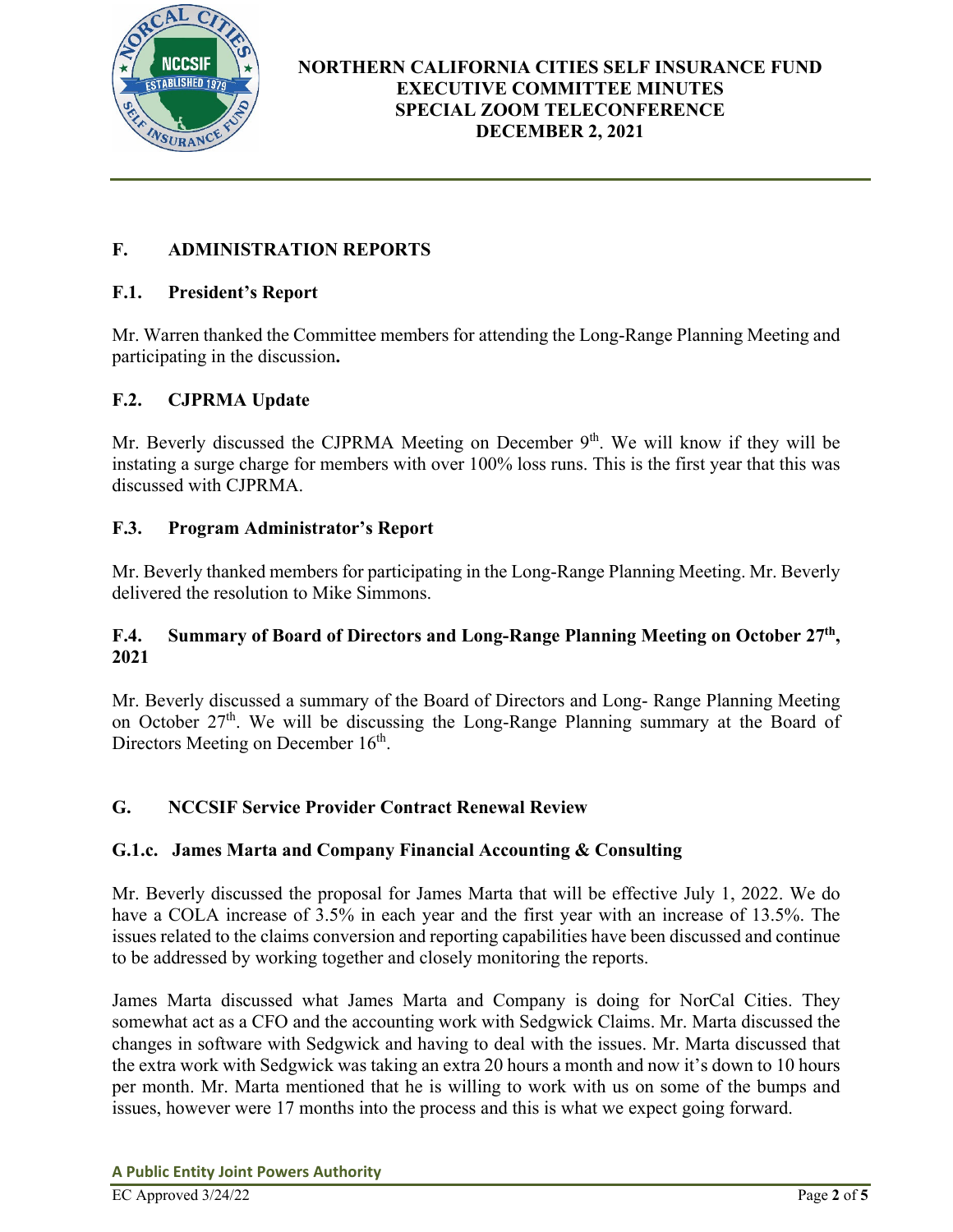

Mr. Beverly mentioned that Herb Duffy has retired from Sedgwick.

Mr. Warren discussed the additional time that Marta's staff has had to work with Sedgwick, what it was that was causing the extra work. Mr. Marta discussed that it was mostly the checks and occasionally the reporting issues. Mr. Warren also discussed maybe doing a Property Banking layer in the future and if that were an extra cost. We would have to revisit the contract if we wanted to have a property banking layer.

#### **A motion was made to approve the agreement with James Marta and Company.**

**MOTION:** Kristina Miller **SECOND:** Michael Rock **MOTION CARRIED** 

**UNANIMOUSLY** 

**Ayes:** Miller, Reddig, Rock, Warren, Ryan, Jasso, Styczynski, Morrison **Nays:** None

*James Marta left the meeting at 10:31 a.m.* 

### **G.1.a. Sedgwick Safety & Risk Control Services**

Mr. Beverly discussed the changes on the contract moving forward. They reduced the number of hours for the risk assessments by doing them every other year instead of every year. They added additional time to phone and email consultations. They have been at the hourly rate of \$155 since 2012. The new amount will be \$184,320 annually and it will be flat for the next three years. We will set out a schedule of meetings for Program Administration, Sedgwick and Members.

Eric Lucero discussed the changes in Sedgwick uses after COVID and offering more virtual trainings and meetings. Members discussed knowing more about the resources that are available to them. Members are trying to coordinate an ergonomic training at the City level. Mr. Lucero will reach out monthly or quarterly.

Members discussed having access to different staff that members can pool from for specific resources. Members discussed being reminded of the services available and continue to check in with members.

Members discussed having additional hours for phone/email and the cost associated with it.

#### **A motion was made to recommend approval of the Sedgwick Safety and Risk Control Services Agreement.**

**MOTION:** Michael Rock **SECOND:** Spencer Morrison **MOTION CARRIED UNANIMOUSLY** 

**Ayes:** Miller, Reddig, Rock, Warren, Ryan, Jasso, Styczynski, Morrison, **Nays:** None

**A Public Entity Joint Powers Authority**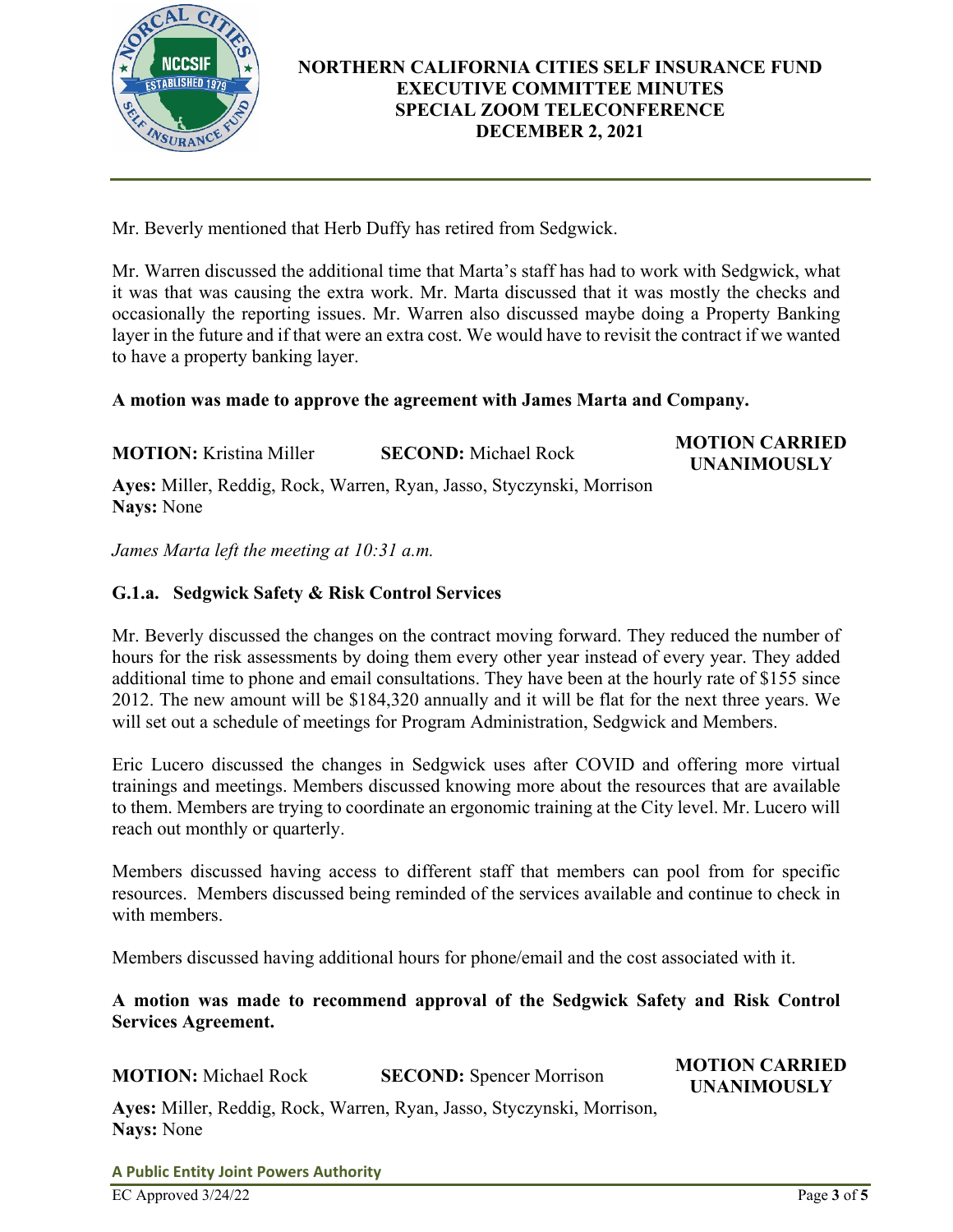

*Eric Lucero left the meeting at 10:48 a.m.* 

### **G.1.b. Sedgwick Workers' Compensation Claims Administration**

Mr. Beverly discussed the renewal with Sedgwick Workers' Compensation Claims Administration. The bill review is increasing from \$12 to \$13 per bill while utilization review is remaining flat at \$149 per review. Physician and Peer Review has increased from \$149 to \$200 per review but is less that current new client rate of \$250.

Devora Brainard- Delong gave an overview on how Dori Zumwalt was doing. The target is to have Dori Zumwalt return sometime in January. Ms. Brainard DeLong let us know that Herb McDuffy has retired from Sedgwick as of November. Juan Rangal has worked with Sedgwick for 10 years and is experienced in Finance and Reporting.

Ms. Brainard -DeLong discussed the 3% increase in the pricing for 2022-2025. The per bill rate also includes PPO. Ms. Brainard- DeLong discussed staffing changes in 2020 and 2021. Sedgwick is working with the team and members to bring them up to speed. We have three Sedgwick team members working closely with NCCSIF while Dori Zumwalt is out. Ms. DeLong-Brainard asked members if they would like a file review in the first quarter of 2022. Sedgwick will send out loss runs to members so they can discuss claims they want to review.

Members discussed it being a good idea to have a Client Review with members next year.

Mr. Brainard- Delong discussed having a cost saving presentation for Sedgwick.

Members discussed what Sedgwick was doing when adjusters were out of the office. Sedgwick does have back up when members are out of the office. The Adjusters should have an out of office email set-up when they will be out of the office.

Members discussed a performance plan going forward for payments and communication with members.

**A motion was made to recommend the Agreement with Sedgwick including the implementation of a performance plan that discusses check writing and reporting and communications.** 

**MOTION:** Jose Jasso **SECOND:** Sandy Ryan **MOTION CARRIED UNANIMOUSLY** 

**Ayes:** Miller, Reddig, Rock, Warren, Ryan, Jasso, Styczynski, Morrison, **Nays:** None

*Tom Kline left the meeting at 11:14 a.m.*